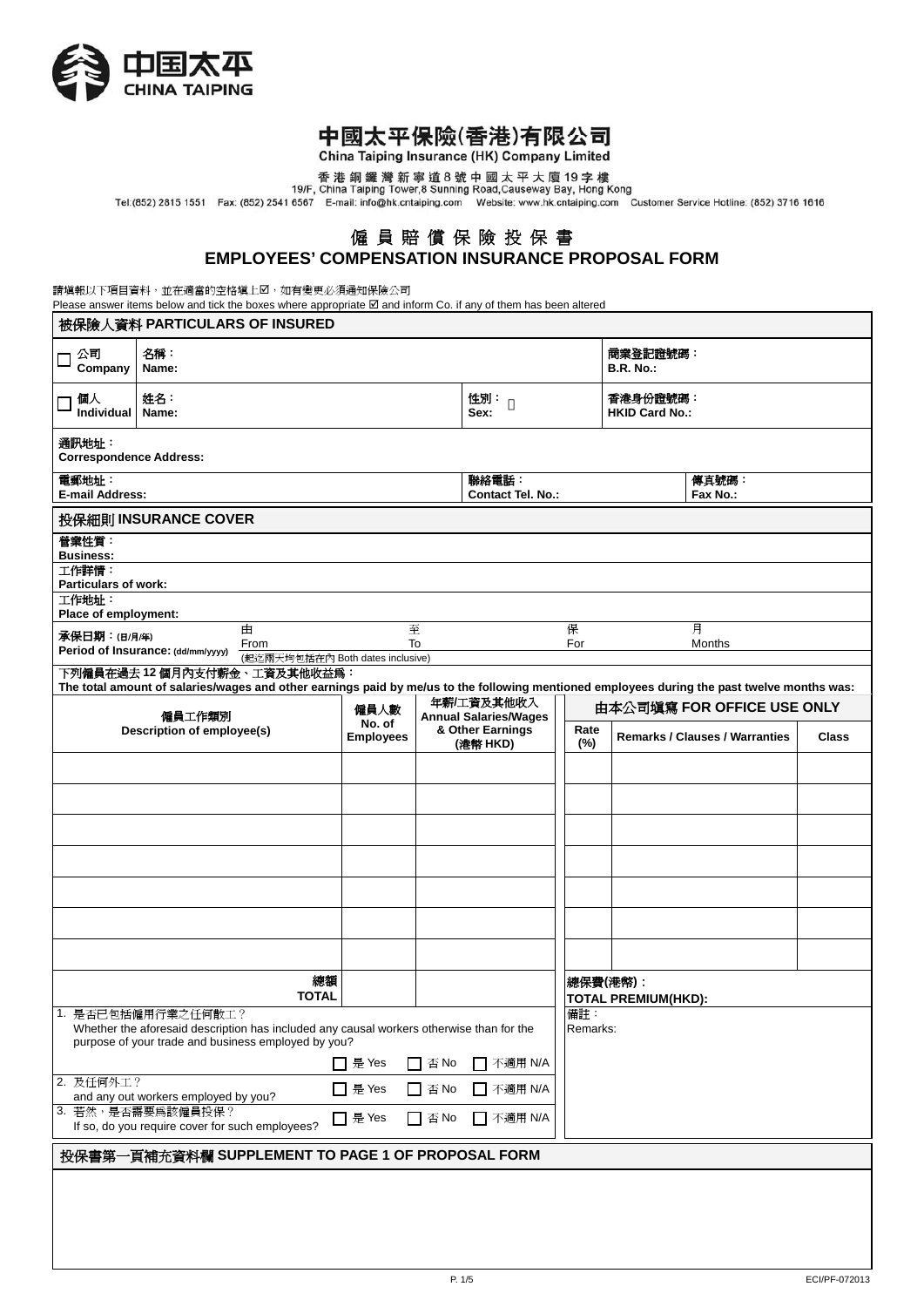

中國太平保險(香港)有限公司<br>China Taiping Insurance (HK) Company Limited

|                        |                                                                                                                                                             | 僱員賠償範圍 SCOPE OF EMPLOYEES' COMPENSATION                                                                                                                                                                                                                                                                                                                                                                                                                                                                                                                |               |
|------------------------|-------------------------------------------------------------------------------------------------------------------------------------------------------------|--------------------------------------------------------------------------------------------------------------------------------------------------------------------------------------------------------------------------------------------------------------------------------------------------------------------------------------------------------------------------------------------------------------------------------------------------------------------------------------------------------------------------------------------------------|---------------|
|                        | 本公司之標準保單是不保障不在所保地區範圍內之法院裁判。                                                                                                                                 | 保障僱主對屬下僱員因工遭受意外傷亡或因該項業務引致有關之職業性疾病法律規定下之責任。<br>Indemnity against employers' liability at law to pay compensation in respect of bodily injury by accident or disease to their employees.<br>The indemnity under the Company's standard form of Policy will not apply in respect of judgments which are not in the first instance delivered by or obtained from a Court of<br>competent jurisdiction in the Geographical Area covered by the Policy.                                                                                                      |               |
| $(-)$                  | and who resides with the employer?                                                                                                                          | 是否願意依據僱員補償條例投保受僱於僱主而與僱主同住之家屬?<br>Do you wish to insure your liability under the Employees' Compensation law(s) to the member of the employer's family employed by such employer                                                                                                                                                                                                                                                                                                                                                                        |               |
|                        | $\Box$ 是 Yes<br>$\Box$ $\overline{\mathbf{B}}$ No                                                                                                           |                                                                                                                                                                                                                                                                                                                                                                                                                                                                                                                                                        |               |
| $\left(\square\right)$ | $\Box$ 是 Yes<br>□否No                                                                                                                                        | 是否需要擴展保障僱員暫時在香港以外範圍工作之僱主責任?<br>Do you want the Geographical Area of the Policy to be extended to apply outside Hong Kong in respect of employees working temporarily abroad?<br>如需要,請列明: If so, please give details:                                                                                                                                                                                                                                                                                                                                   |               |
| $(\equiv)$             |                                                                                                                                                             | 請申明所投保對僱員之責任保險是否保障閣下業務的所有工作地點?<br>如答案爲"否",請申明所投保對僱員之責任保險是否只適用於指定的工作地點並需詳細列明有關指定的工作地點的地址。<br>Please confirm whether an insurance in respect of your liability to your Employees provide coverage to all place(s) of employment of your trade and<br>business. If an answer is in a "negative", please confirm whether an insurance in respect of your liability to your Employees only provide coverage to<br>specific place(s) of employment of your trade and business and please provide detailed of the address(es) of such place(s) of employment. |               |
|                        | □是 Yes<br>□否No                                                                                                                                              |                                                                                                                                                                                                                                                                                                                                                                                                                                                                                                                                                        |               |
| (四)                    | □是 Yes □否 No                                                                                                                                                | (a) 閣下現在是否已經投保或曾經投保對僱員之責任保險?<br>Are you at present insured, or have you ever proposed for an insurance in respect of your liability to your Employees?<br>若是,請列明受保公司名稱: If so, please state name of Company:                                                                                                                                                                                                                                                                                                                                           |               |
|                        | (b) 該投保或續保曾否被拒絕或撤回?                                                                                                                                         |                                                                                                                                                                                                                                                                                                                                                                                                                                                                                                                                                        |               |
|                        |                                                                                                                                                             | Has any such proposal or renewal ever been declined or withdrawn?                                                                                                                                                                                                                                                                                                                                                                                                                                                                                      |               |
|                        |                                                                                                                                                             |                                                                                                                                                                                                                                                                                                                                                                                                                                                                                                                                                        |               |
|                        | (c) 曾否被提高費率?<br>Has an increased rate been required?                                                                                                        |                                                                                                                                                                                                                                                                                                                                                                                                                                                                                                                                                        |               |
|                        | □是 Yes □否 No —                                                                                                                                              |                                                                                                                                                                                                                                                                                                                                                                                                                                                                                                                                                        |               |
| (五)                    | during the past five years.                                                                                                                                 | 請列明近5年來僱主所付出之工資總額及僱員因職務而發生意外傷亡之詳細狀況。<br>State hereunder amount of salaries/wages paid and give particulars of bodily injury by accidents to your employees incidental to their occupation                                                                                                                                                                                                                                                                                                                                                              |               |
|                        |                                                                                                                                                             |                                                                                                                                                                                                                                                                                                                                                                                                                                                                                                                                                        |               |
|                        |                                                                                                                                                             |                                                                                                                                                                                                                                                                                                                                                                                                                                                                                                                                                        |               |
|                        |                                                                                                                                                             |                                                                                                                                                                                                                                                                                                                                                                                                                                                                                                                                                        |               |
| (六)                    | (i) 該員工曾經因從事哪一種的工作引致職業病;<br>(ii) 該種職業病的類型;及<br>(iii) 僱用他從事該種工作的僱主的名稱及地址資料。<br>affirmative, please state:<br>(ii) the type of such occupational disease; and | 請列明僱用的員工有否在過去10年內向閣下或其以往的僱主作出因從事的工作所引致的職業病而追討補償。如答案爲是,請列明:<br>State hereunder whether any of your employee has suffered from the occupational disease resulting in the incapacity or death in the employment to<br>the nature of which the disease was due and made the claims against you or any previous employer(s) in the past ten years. If an answer is in an<br>(i) nature of employment of which the occupational disease was due;                                                                                                             |               |
|                        |                                                                                                                                                             | (iii) such information as to the names and addresses of the employer(s) who employed him in the employment to the nature of which the occupational disease in due.                                                                                                                                                                                                                                                                                                                                                                                     |               |
|                        | □是 Yes<br>   否 No                                                                                                                                           |                                                                                                                                                                                                                                                                                                                                                                                                                                                                                                                                                        |               |
|                        |                                                                                                                                                             |                                                                                                                                                                                                                                                                                                                                                                                                                                                                                                                                                        |               |
|                        |                                                                                                                                                             |                                                                                                                                                                                                                                                                                                                                                                                                                                                                                                                                                        |               |
|                        |                                                                                                                                                             |                                                                                                                                                                                                                                                                                                                                                                                                                                                                                                                                                        |               |
|                        |                                                                                                                                                             |                                                                                                                                                                                                                                                                                                                                                                                                                                                                                                                                                        |               |
|                        |                                                                                                                                                             | 投保書第二頁補充資料欄 SUPPLEMENT TO PAGE 2 OF PROPOSAL FORM                                                                                                                                                                                                                                                                                                                                                                                                                                                                                                      |               |
|                        |                                                                                                                                                             |                                                                                                                                                                                                                                                                                                                                                                                                                                                                                                                                                        |               |
|                        |                                                                                                                                                             |                                                                                                                                                                                                                                                                                                                                                                                                                                                                                                                                                        |               |
|                        |                                                                                                                                                             |                                                                                                                                                                                                                                                                                                                                                                                                                                                                                                                                                        |               |
|                        |                                                                                                                                                             |                                                                                                                                                                                                                                                                                                                                                                                                                                                                                                                                                        |               |
|                        |                                                                                                                                                             | P. 2/5                                                                                                                                                                                                                                                                                                                                                                                                                                                                                                                                                 | ECI/PF-072013 |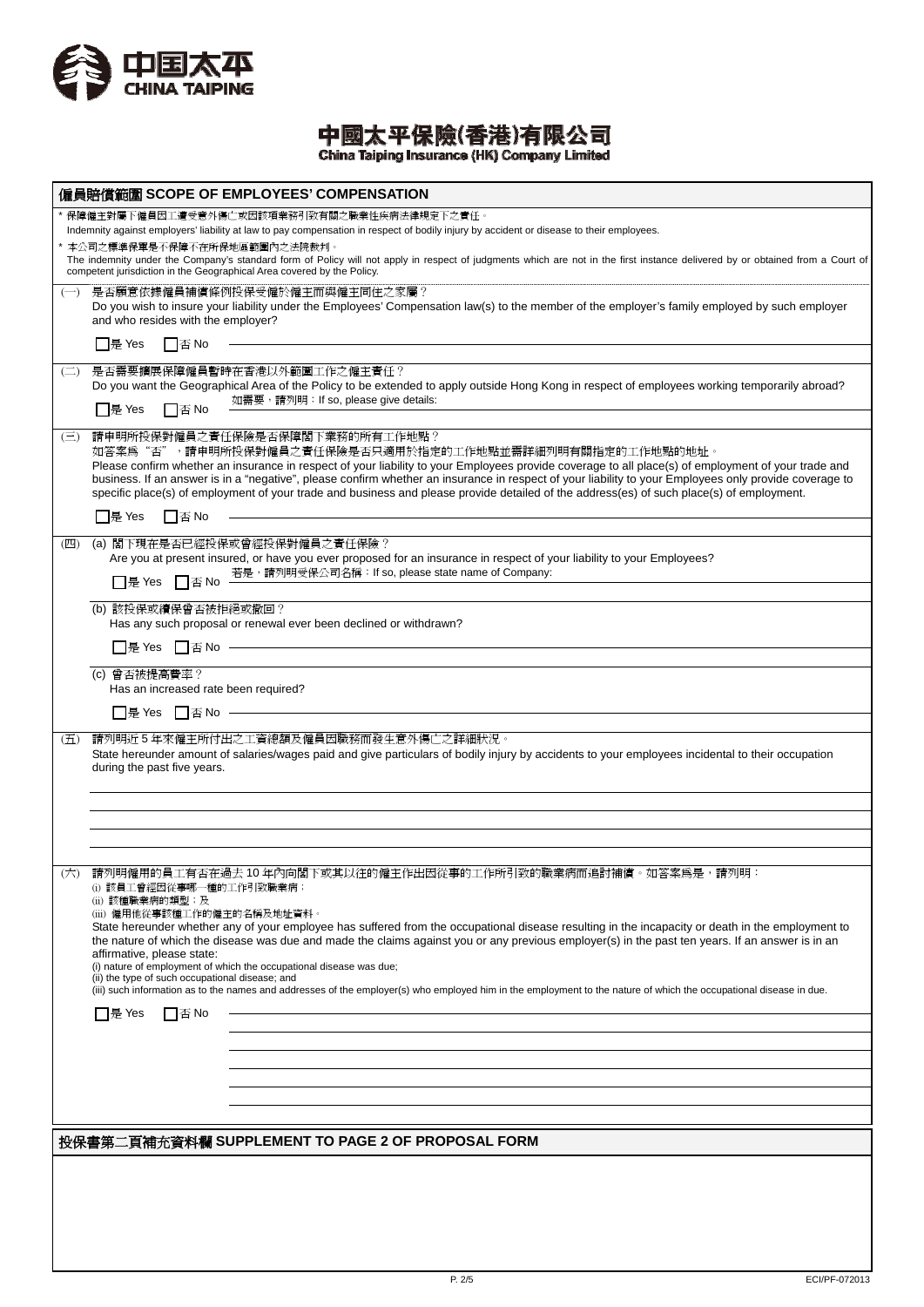

# 中國太平保險(香港)有限公司

China Taiping Insurance (HK) Company Limited

| 被保險人資料 PARTICULARS OF INSURED |       |                  |                       |  |  |  |  |
|-------------------------------|-------|------------------|-----------------------|--|--|--|--|
| 公司                            | 名稱:   | 商業登記證號碼:         |                       |  |  |  |  |
| Company                       | Name: | <b>B.R. No.:</b> |                       |  |  |  |  |
| 個人                            | 姓名:   | 性別               | 香港身份證號碼:              |  |  |  |  |
| Individual   Name:            |       | Sex:             | <b>HKID Card No.:</b> |  |  |  |  |
|                               |       |                  |                       |  |  |  |  |

### 收集個人資料聲明 **PERSONAL INFORMATION COLLECTION STATEMENT**

中國太平保險(香港)有限公司 (下稱"本公司")明白其在《個人資料(私隱)條例》下就個人資料的收集、持有、處理或使用所負有的責任。本公司僅將為合法和相關的目的收集 個人資料,並將採取一切切實可行的步驟,確保本公司所持個人資料的準確性。本公司將採取一切切實可行的步驟,確保個人資料的安全性,及避免發生未經授權或者因意 外而擅自取得、刪除或另行使用個人資料的情況。

閣下提供本申請表要求的個人資料,是為了本公司提供保險業務所需,否則,本公司將無法處理 閣下的申請。本公司並可能使用閣下的個人資料作以下用途:

- (i) 處理及審批 閣下的保險申請或 閣下將來提交的保險申請;
- (ii) 執行 閣下保單的行政工作及提供與 閣下保單相關的服務 (包括但不限於更改、變更、取消或續期);
- (iii) 分析、調查、處理及支付 閣下保單有關的索償;
- (iv) 發出繳交保費通知及向 閣下收取保費及欠款;
- (v) 本公司行使任何代位權;
- (vi) 就以上用途聯絡 閣下;
- (vii) 其它與上述用途有直接關係的附帶用途;及
- (viii) 遵循適用法律,條例及業内守則及指引。

本公司亦可因應上述用途披露 閣下的個人資料予下列各方:

- (a) 就上述用途,向本公司提供行政、通訊、電腦、付款、保安及其它服務的第三方代理、承包商及顧問(包括:醫療服務供應商、緊急救援服務供應商、電話促銷商、 郵寄及印刷服務商、資訊科技服務供應商及數據處理服務商);
- (b) 處理索賠個案的理賠師、理賠調查員及醫療顧問;
- (c) 追討欠款的收數公司或索償代理; (d) 保險資料服務公司及信貸資料服務公司;
- (e) 再保公司及再保經紀;
- (f) 閣下的保險經紀(若有);
- 
- (g) 本公司的法律及專業業務顧問; (h) 本公司的關連公司(以《公司條例》內的定義為準);
- (i) 現存或不時成立的任何保險公司協會或聯會或類同組織(「聯會」)及其會員,以達到任何上述或有關目的,或以便「聯會」執行其監管職能,或其他基於保險業或任 何「聯會」會員的利益而不時在合理要求下賦予「聯會」的職能;
- (j) 透過「聯會」移轉予任何「聯會」的會員,以達到任何上述或有關目的;
- (k) 保險索償投訴局及同類的保險業機構;
- (l) 法例要求或許可的政府機關包括運輸署。

閣下的個人資料可能因上述用途提供給以上任何機構 (在香港境內或境外),而就此而言, 閣下同意將 閣下的資料移轉至香港境外。

#### 直接促銷通訊:

- 1. 經 閣下同意,本公司可能使用 閣下的聯絡資料、個人基本資料及保單資料,通過書信、電郵、電話或短信與 閣下聯絡,提供金融及保險產品或服務的直接促銷通 訊。若 閣下不欲接收有關直接促銷通訊,請在以下的方格内填上「✔」。
- 2. 經 閣下同意,本公司亦可能提供 閣下的聯繫資料、個人基本資料、人口統計數據及保單資料給本公司的關連公司(其定義以《公司條例》內的定義為準)、關連公司 之合作伙伴及第三方金融機構,獲取有關資料的公司可以以書信、電郵、或短訊與 閣下聯絡,提供金融及/或保險產品或服務的直接促銷通訊。若 閣下反對本公司 將 閣下個人資料提供給本公司的關連公司、關連公司之合作伙伴及第三方金融機構,或不欲接收本公司的關連公司、關連公司之合作伙伴及第三方金融機構的直接 促銷通訊,請在以下的方格内填上「」。

閣下可隨時撤回給予本公司有關使用 閣下的個人資料及提供予第三方作直接促銷用途的同意,而本公司將在不收取任何費用的情況下停止使用該等資料作直接促銷用 途。閣下如欲撤回 閣下給予本公司的同意,請聯絡本公司的總經理辦公室經理(詳情參閱下文)。

閣下有權查閱本公司是否持有 閣下的個人資料,獲取該資料的副本,更正任何不準確的資料,以及查閱本公司有關個人資料的政策及常規。閣下還可以要求本公司告知 閣 下本公司所持個人資料的種類。如有需要,請以書面形式向本公司總經理辦公室經理提出,地址爲香港銅鑼灣新寧道8號中國太平大廈19樓。

#### 本聲明的中英文版本如有任何歧異或不一致,概以英文版為準。

China Taiping Insurance (HK) Company Limited (the "Company") understands its responsibilities in relation to the collection, retention, processing or use of personal data under the Personal Data (Privacy) Ordinance. Personal data will be collected only for lawful and relevant purposes and all practicable steps will be taken to ensure that personal data held by the Company is accurate. The Company will take all practicable steps to ensure security of the personal data and to avoid unauthorized or accidental access, erasure or other use.

You are under an obligation to provide all of the personal data requested in this form, which is collected to enable us to carry on insurance business. If you fail to provide all the personal data requested in this form, we will not be able to process your application. The Company may also use your personal data for the following purposes:

- 
- (i) processing and evaluating your insurance application and any future insurance application you may make;<br>(ii) administering your insurance policy and providing services in relation to your insurance policy (include but administering your insurance policy and providing services in relation to your insurance policy (include but not limited to any alterations, variations, cancellation or renewal of such product or service);
- (iii) analyzing, investigating, processing and paying claims made under your insurance policy;
- (iv) invoicing and collecting premiums and outstanding amounts from you;
- (v) exercising any right of subrogation;
- (vi) contacting you for any of the above purposes;
- (vii) other ancillary purposes which are directly related to the above purposes; and
- (viii) complying with applicable laws, regulations or any industry codes or guidelines.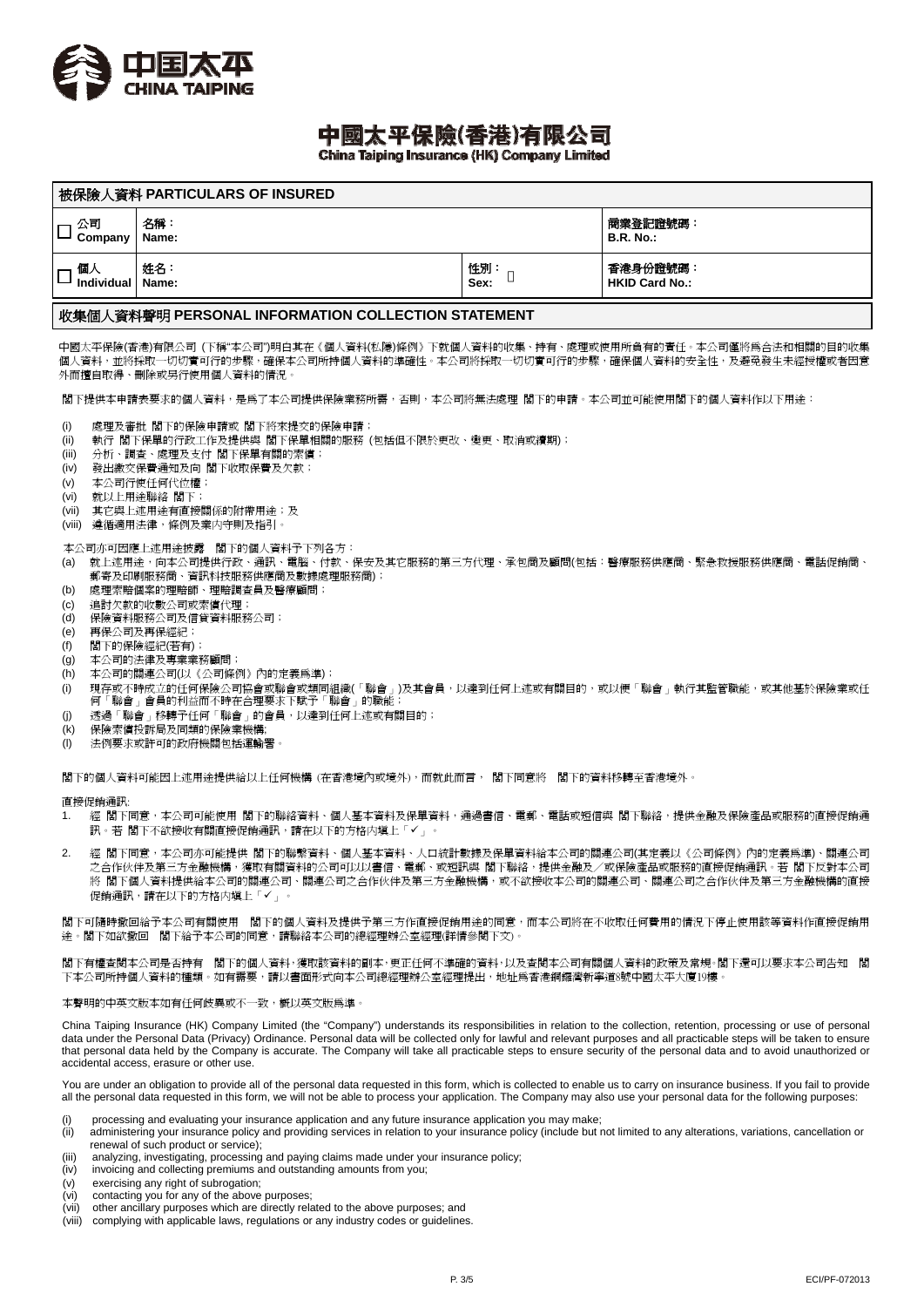

## 中國太平保險(香港)有限公司 China Taiping Insurance (HK) Company Limited

The Company may disclose your personal data for the above purposes to the following classes of transferees:<br>(a) third party agents, contractors and advisors who provide administrative, communications, computer, pa

- third party agents, contractors and advisors who provide administrative, communications, computer, payment, security or other services which assist us to carry out the above purposes (including medical service providers, emergency assistance service providers, telemarketers, mailing houses, IT service providers and data processors);
- (b) in the event of a claim, loss adjudicators, claims investigators and medical advisors;
- (c) in the event of default, debt collectors and recovery agents;
- (d) insurance reference bureaus or credit reference bureaus;
- (e) reinsurers and reinsurance brokers;
- $(f)$  your insurance broker (if you have one);<br>(g) the Company's legal and professional a
- (g) the Company's legal and professional advisors;<br>(h) the Company's related companies (as that term
- the Company's related companies (as that term is defined in the Companies Ordinance);
- (i) any association, federation or similar organization of insurance companies (collectively called "the Federation") and its members that exists or is formed from time to time for any of the above or related purposes or to enable the Federation to carry out its regulatory functions or such other functions that may be assigned to the Federation from time to time and are reasonably required in the interest of the insurance industry or any member(s) of the Federation; (j) any members of the Federation by the Federation for any of the above or related purposes;
- (k) the Insurance Claims Complaints Bureau and similar insurance industry bodies; and
- $\langle l \rangle$  government agencies and authorities as required or permitted by law including the Transport Department.

Your personal data may be provided to any of the above organizations, located in Hong Kong or outside of Hong Kong, for the above purposes, and in this regard you consent to the transfer of your data outside of Hong Kong.

Direct Marketing Communications:

- With your consent, the Company may also use your contact details, personal data and policy details to contact you with direct marketing communications regarding financial and insurance products or services by mail, email, telephone or SMS. Tick the box below if you do not wish to receive such direct marketing communications.
- 2. With your consent, the Company may also provide your contact details, personal data, demographic information and policy details to the Company's related companies (as that term is defined in the Companies Ordinance), partners of the Company's related companies and third party financial institutions, who may send you direct marketing communications regarding financial and/or insurance products or services by mail, email, telephone or SMS. Tick the box below if you do not consent to the Company providing your personal data to the Company's related companies, partners of the Company's related companies or third party financial institutions or do not wish to receive direct marketing communications from the Company's related companies, partners of the Company's related companies or third party financial institutions.

You may withdraw your consent to the use and provision to a third party of your personal data for direct marketing purposes at any time, and thereafter the Company shall, without charge to you, cease to use such data for direct marketing purposes. If you wish to withdraw your consent, please contact the Company's Manager of Office of the General Manager (please find the details below).

You have the right to ascertain whether the Company holds your personal data, to obtain a copy of the data, to correct any data that is inaccurate, and to ascertain the Company's policies and practices in relation to personal data. You may also request the Company to inform you of the type of personal data held by it. Requests for such access can be made in writing to the Company's Manager of the Office of the General Manager at 19/F., China Taiping Tower, 8 Sunning Road, Causeway Bay, Hong Kong.

In the event of any discrepancy or inconsistency between the English and Chinese versions of this statement, the English version shall prevail.

□ 本人反對貴公司使用和轉移本人的個人資料作直接促銷用途,並不希望接收任何推廣及直接促銷通訊。

I object to the use and provision of my personal data for direct marketing purposes, and do not wish to receive any promotional and direct marketing materials.

### 投保人聲明 **DECLARATION**

- 1. 本人謹此聲明本投保書所列全部資料乃就本人所知一切據實填報。本人明白本投保書及聲明將構成本人與中國太平保險(香港)有限公司之間的合約依據。
- l declare that to the best of my knowledge and belief the information given on this form is true and complete in every respect. I agree that this proposal and declaration will be the basis of the<br>contract between me and CH
- 2. 本人同意有關保險須在該公司接受本投保書後才生效。

I agree that the insurance will not be in force until the proposal has been accepted by the Company.

| 期<br>⊣     |  |
|------------|--|
| late<br>., |  |

投保人簽署及蓋章: *Signature of Proposer & Company Chop :* 

**(**日/月/年 **dd/mm/yyyy)**